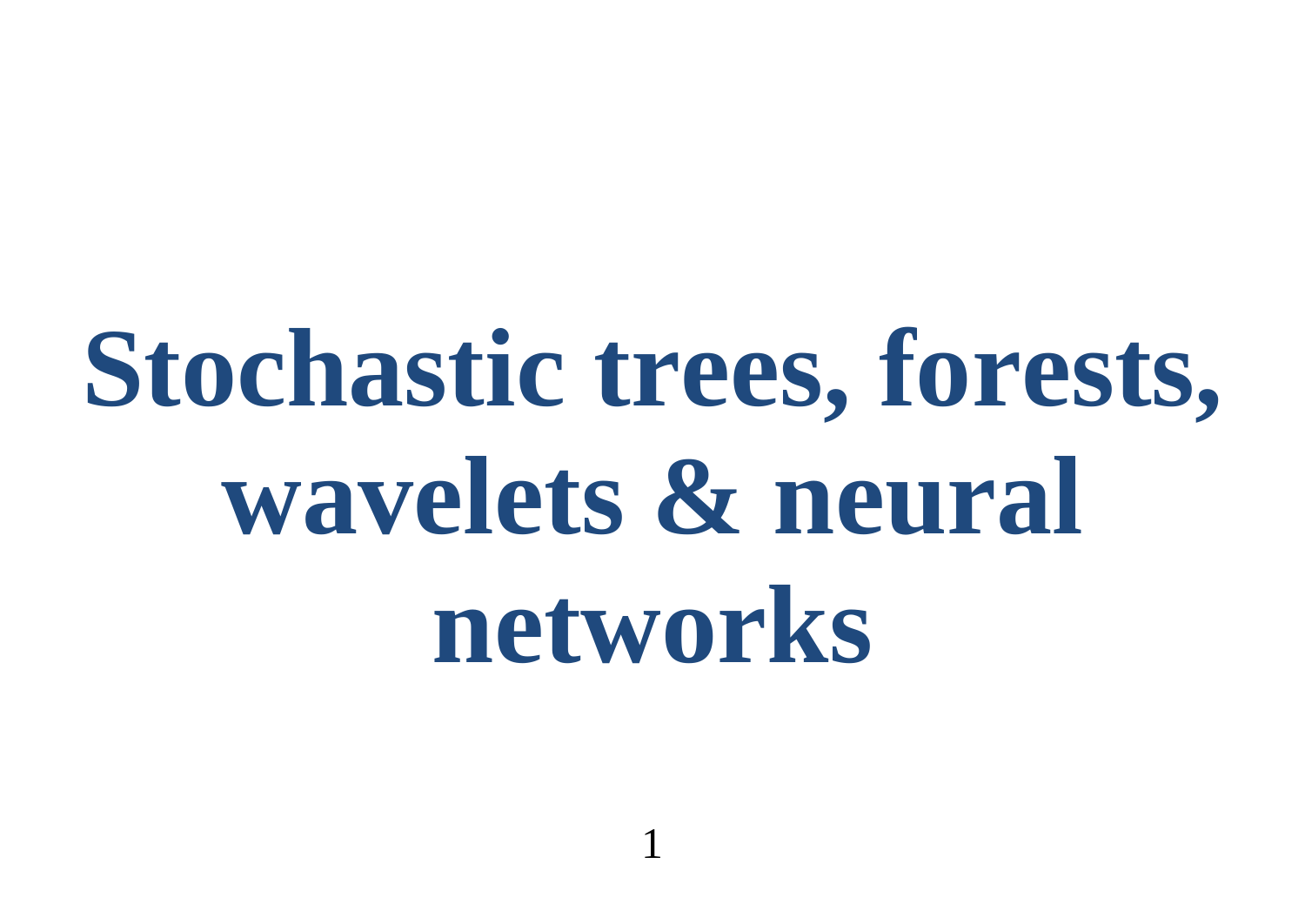# **Starting point**



This ICCV paper is the Open Access version, provided by the Computer Vision Foundation. Except for this watermark, it is identical to the version available on IEEE Xplore.

#### **Deep Neural Decision Forests**

Madalina Fiterau<sup>\*,2</sup> Antonio Criminisi<sup>1</sup> Samuel Rota Bulò<sup>1,3</sup> Peter Kontschieder<sup>1</sup> Microsoft Research<sup>1</sup> Carnegie Mellon University<sup>2</sup> Fondazione Bruno Kessler<sup>3</sup> Pittsburgh, PA Cambridge, UK Trento, Italy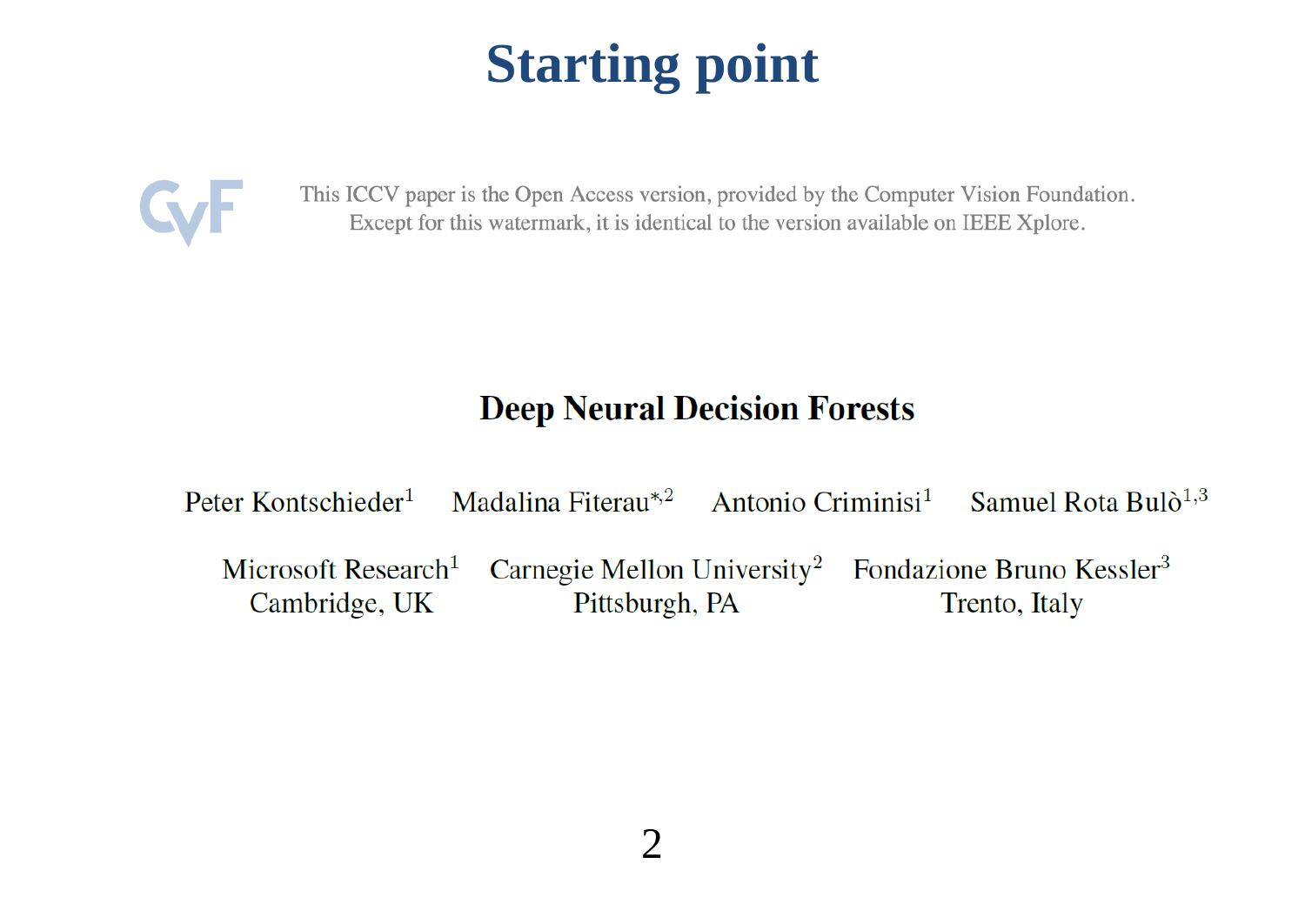## **Motivation**

- DL architectures need to be a.e. differentiable with respect to the given loss function and their parameters.
- ML classifiers typically used at the end of a DL pipeline are indeed differentiable with respect to their input and weights: logistic regression (binary classification), soft-max (classification), linear regression (regression), etc.
- Such classifiers are 'weak'. So why does DL work? The whole network works towards 'cooking' a good last feature space for these classifiers.
- Standard Decision trees, forests are 'strong classifiers' but nonparametric and thus not differentiable. They use deterministic routing. Let's replace with 'soft' stochastic routing…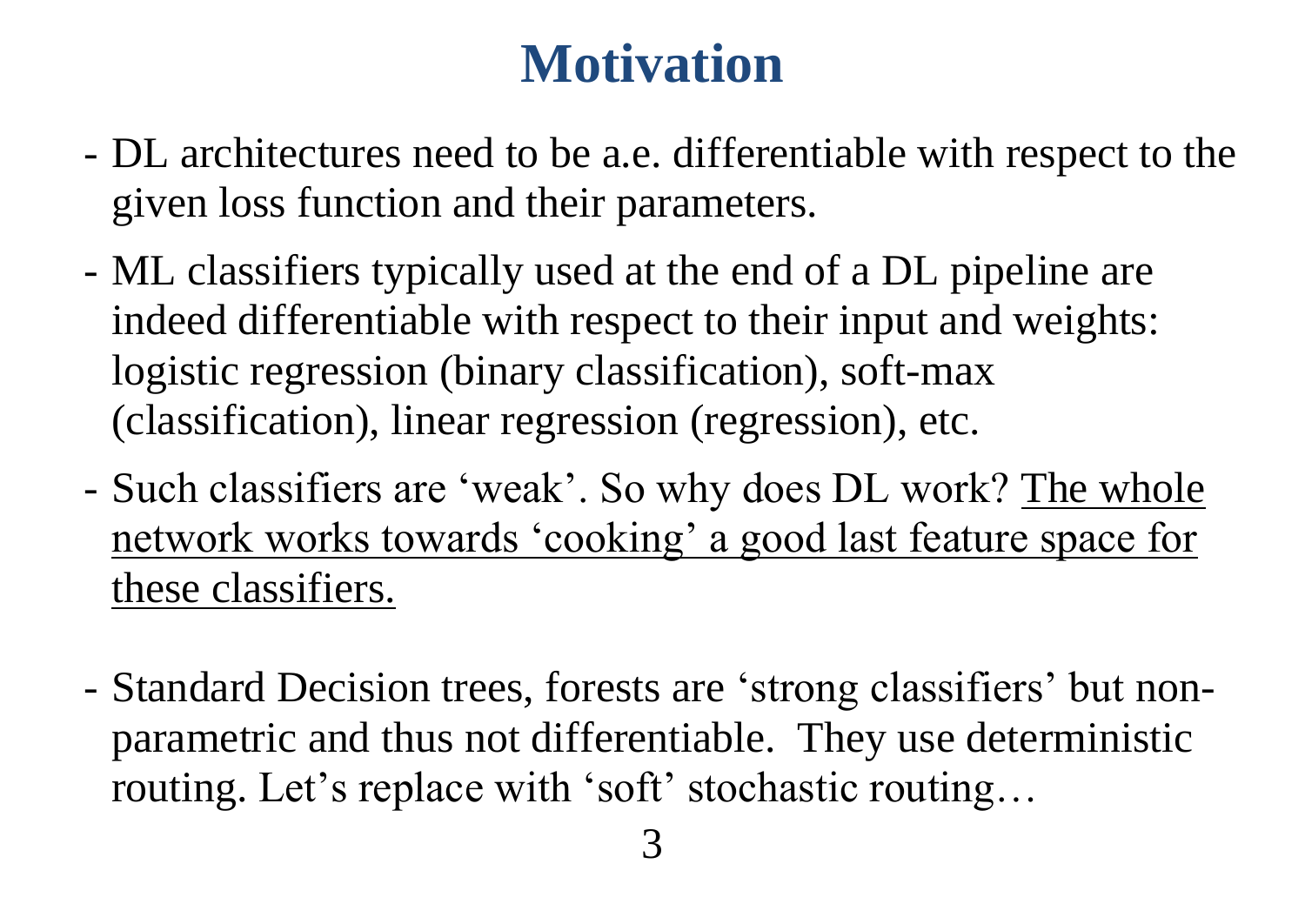## **A 'Soft' decision tree**

- Recall, we like to use a uniform approach to regression / classification. So, we may assume we have a vector valued function/dataset.
- Let's use a logistic regression model at each node to create 'soft' stochastic routing at the node  $\Omega$

1. The system of the following equation:

\n
$$
h_{\Omega}(x) = h_{\theta(\Omega)}(x) := \frac{1}{1 + e^{-\left(\frac{\beta(\Omega)}{x} + \beta_0(\Omega)\right)}}.
$$

- Observe there is an underlying hyper-plane subdivision associated with the 'soft' decision function  $h_{\Omega}$ .
- The parameters of the tree are Solved ion function  $h_{\Omega}$ .<br>  $\Theta = \{ \theta(\Omega) : \Omega \in \mathcal{T} \}$
- We could use other more complex routing at each node (e.g. small NN).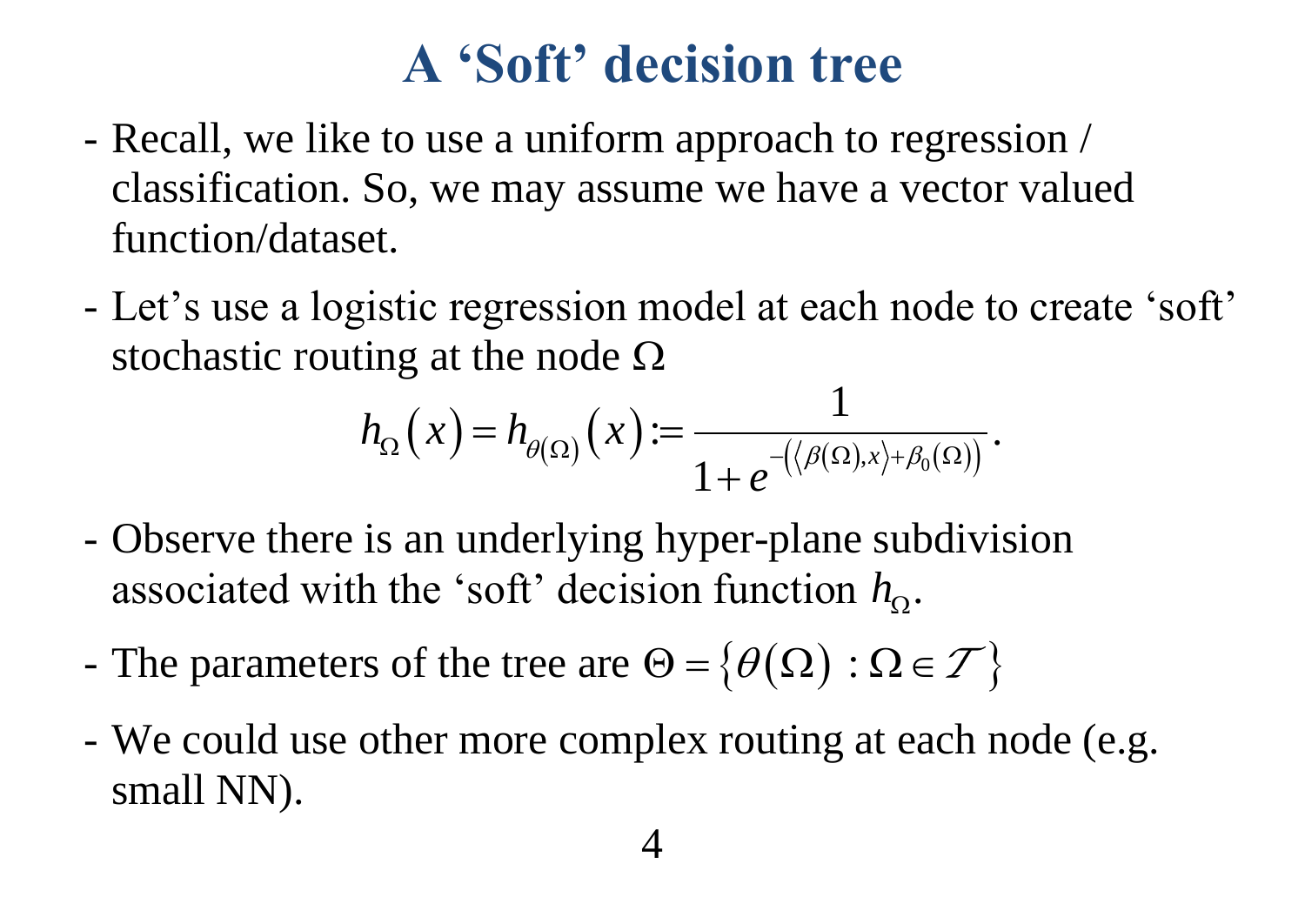- At any node  $\Omega$ , a point  $x \in \mathbb{R}^n$  is routed to a

t any node  $\Omega$ , a point  $x \in \mathbb{R}^n$  is routed to a<br>  $\circ$  right child  $\Omega'$  with probability  $p_{\Omega,\Omega'}(x) := h_{\Omega}(x)$ o right child  $\Omega'$  with probability  $p_{\Omega, \Omega'}(x) := h_{\Omega}(x)$ <br>o left child  $\Omega''$  with probability  $p_{\Omega, \Omega''}(x) := 1 - h_{\Omega}(x)$ 

- The probability of x reaching any node  $\tilde{\Omega}$  is

" with probability 
$$
p_{\Omega, \Omega}
$$
 ( $x$ ) := 1-h $\Omega$   
of  $x$  reaching any node  $\tilde{\Omega}$  is  

$$
p_{\tilde{\Omega}}(x|\Theta) := \prod_{\Omega \text{ is ancestor of } \tilde{\Omega}} p_{\Omega, \Omega'}(x)
$$

- Obviously, at any level  $\mathcal{T}_l$ <br> $\sum p_{\Omega}(x)$ 

$$
\sum_{\Omega \in \mathcal{T}_l} p_\Omega(x|\Theta) = 1, \quad \forall x \in \mathbb{R}^n.
$$

- Vector-valued regression function on the tree with *m* levels

\n
$$
\tilde{f}_{\mathcal{I}}(x) = \sum_{\Omega \in \mathcal{I}_m} \vec{E}_{\Omega} p_{\Omega}(x | \Theta)
$$
\n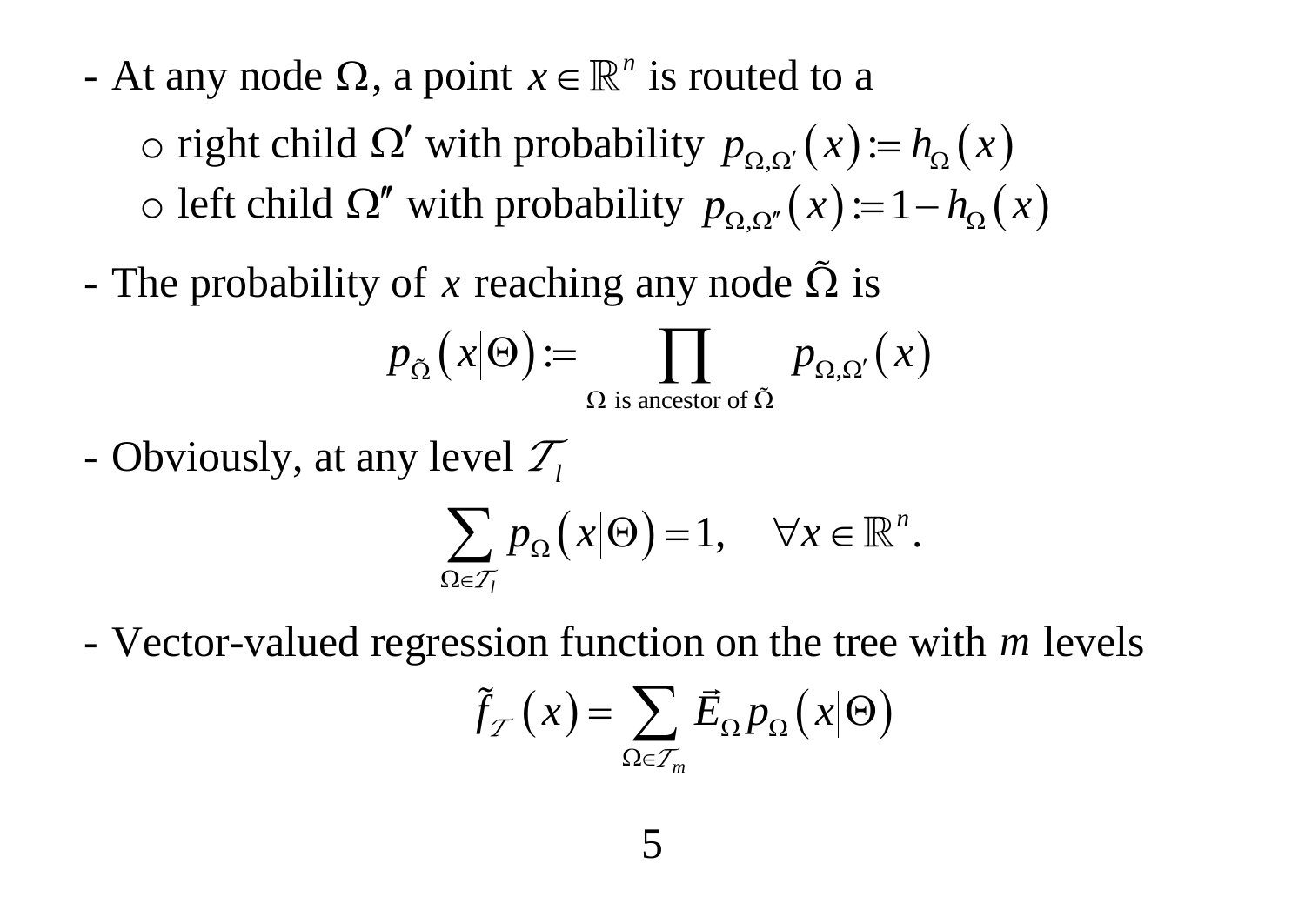- One can conjecture higher order 'local' approximations at leaves

re higher order 'local' approximations  
\n
$$
\tilde{f}_{\mathcal{T}}(x) = \sum_{\Omega \in \mathcal{T}_m} \vec{E}_{\Omega}(x) p_{\Omega}(x | \Theta).
$$

- The forest (as usual) aggregates the inference of 'soft' trees

ggeges the line  

$$
\tilde{f}_{\mathcal{F}}(x) = \frac{1}{J} \sum_{j=1}^{J} \tilde{f}_{j}(x)
$$

- Classification? One can replace the soft-max layer by the normalization of *f* (*x*) =  $(\tilde{f}_1(x), ..., \tilde{f}_L(x)))$  $(x)$ 

$$
\tilde{f}(x) = (\tilde{f}_1(x), \dots, \tilde{f}_L(x))
$$
\n
$$
\overline{f}(x) = \frac{1}{\sum_{i=1}^L e^{\tilde{f}_i(x)}} \left(e^{\tilde{f}_1(x)}, \dots, e^{\tilde{f}_L(x)}\right).
$$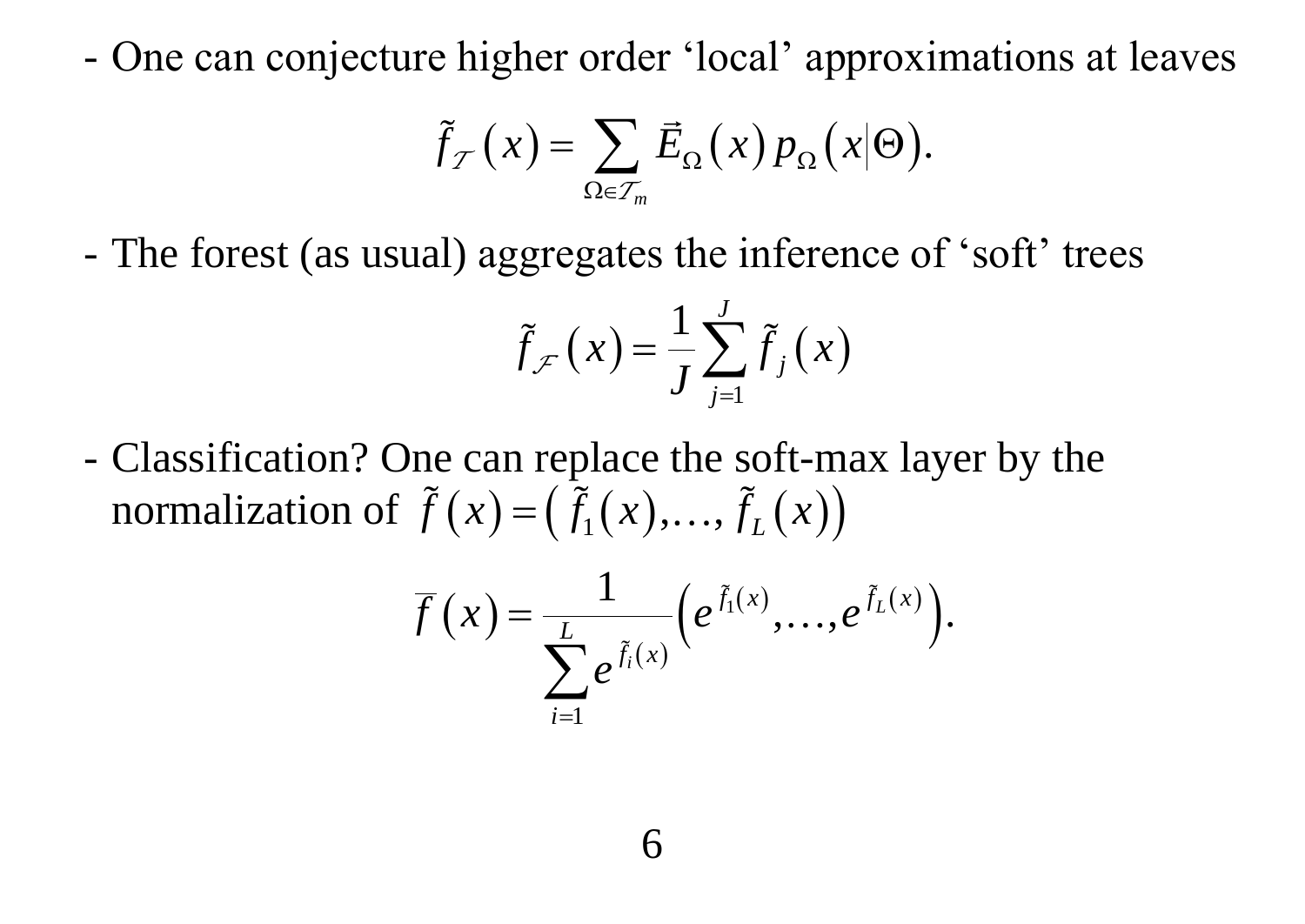# **Training**

- 1. Random initialization of  $\Theta$  (along with the parameters of the NN component if exists).
- 2. For each epoch:
	- a. Computation of the leaf values  $\{\vec{E}_{\Omega}\}_c$  $\left. \vec{E}_{\Omega} \right\}_{\Omega \in \mathcal{I}_m}$  using the entire training set (least squares, negative log likelihood) with fixed  $\Theta$ .
	- b. For each mini-batch of training set: Update  $\Theta$  using SGD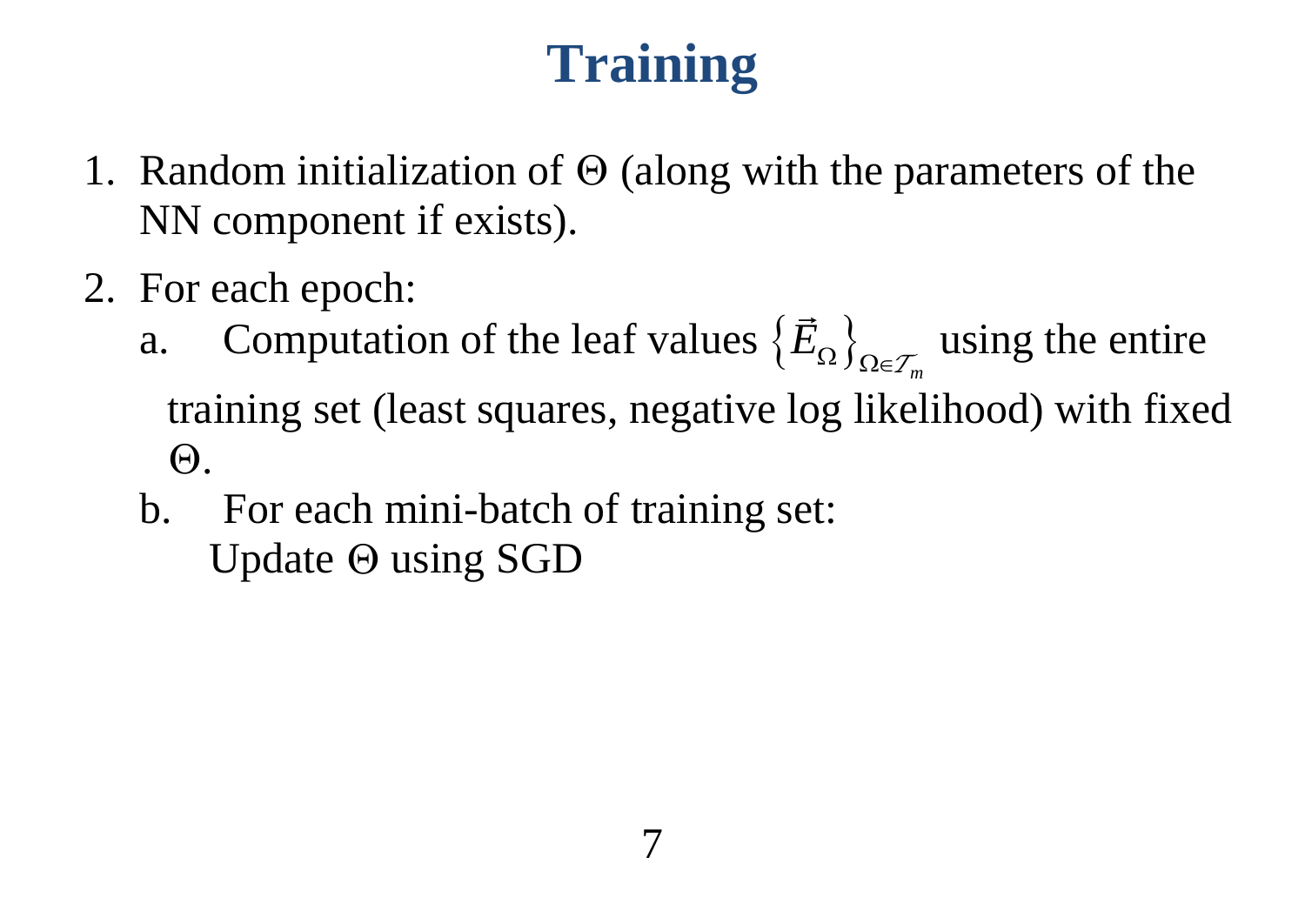### **Stochastic Wavelets**

The value at an inner node  $\Omega \in \mathcal{T}_{l-1}$ , with children  $\Omega', \Omega'' \in \mathcal{T}_{l}$ , an inner node  $\Omega \in \mathcal{T}_{l-1}$ , with children  $\Omega', \Omega'' \in \mathcal{T}_{l}$ <br>is defined bottom-up recursively by<br> $\vec{E}_{\Omega}(x) \coloneqq p_{\Omega'|\Omega}(x) \vec{E}_{\Omega'}(x) + p_{\Omega''|\Omega}(x) \vec{E}_{\Omega''}(x)$ .

$$
\vec{E}_{\Omega}(x) \coloneqq p_{\Omega'|\Omega}(x) \vec{E}_{\Omega'}(x) + p_{\Omega''|\Omega}(x) \vec{E}_{\Omega''}(x).
$$

If we define the stochastic wavelets by

The value at an inner node 
$$
\Sigma z \in \mathcal{Z}_{l-1}
$$
, with chindien  $\Sigma z, \Sigma z \in \mathcal{Z}_{l}$ ,  
\n $\Omega' \cup \Omega'' = \Omega$  is defined bottom-up recursively by  
\n
$$
\vec{E}_{\Omega}(x) := p_{\Omega'|\Omega}(x)\vec{E}_{\Omega'}(x) + p_{\Omega''|\Omega}(x)\vec{E}_{\Omega'}(x).
$$
\nIf we define the stochastic wavelets by  
\n
$$
\psi_{\Omega'}(x) := p_{\Omega'}(x)\vec{E}_{\Omega'}(x) - p_{\Omega'|\Omega}(x)p_{\Omega}(x)\vec{E}_{\Omega}(x)
$$
\n
$$
= p_{\Omega'}(x)(\vec{E}_{\Omega'}(x) - \vec{E}_{\Omega}(x)),
$$
\nwe get  
\n
$$
\sum_{\Omega' \in \mathcal{T}_{l}} p_{\Omega'}(x)\vec{E}_{\Omega'}(x) - \sum_{\Omega \in \mathcal{T}_{l-1}} p_{\Omega}(x)\vec{E}_{\Omega}(x) = \sum_{\Omega' \in \mathcal{T}_{l}} \psi_{\Omega'}(x),
$$

we get

$$
=p_{\Omega'}(x)\big(\tilde{E}_{\Omega'}(x)-\tilde{E}_{\Omega}(x)\big),
$$
  

$$
\sum_{\Omega'\in\mathcal{I}_l}p_{\Omega'}(x)\tilde{E}_{\Omega'}(x)-\sum_{\Omega\in\mathcal{I}_{l-1}}p_{\Omega}(x)\tilde{E}_{\Omega}(x)=\sum_{\Omega'\in\mathcal{I}_l}\psi_{\Omega'}(x),
$$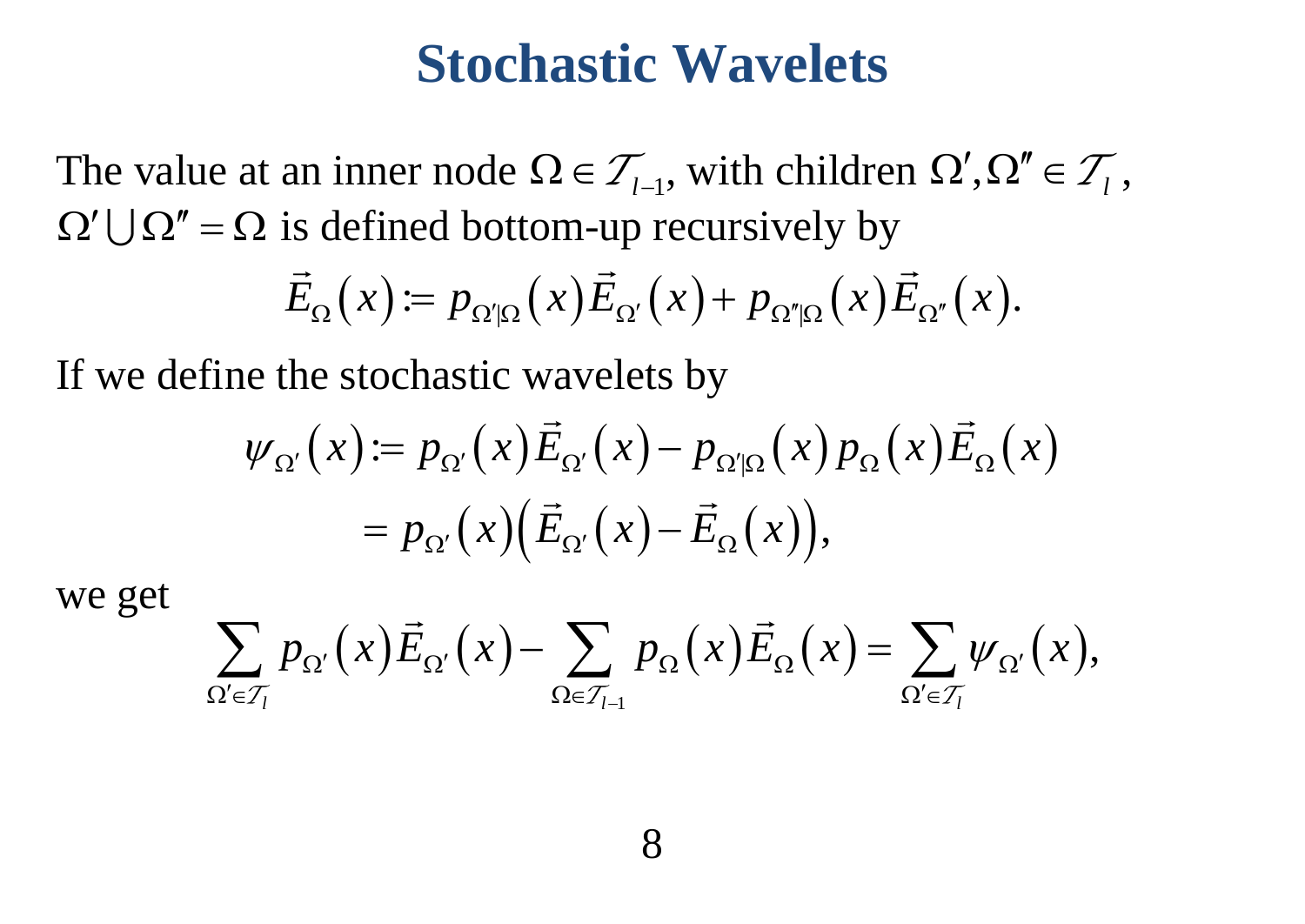#### Let's see that

$$
\begin{split}\ns\text{se that} \\
\sum_{\Omega \in \mathcal{I}_{i}} p_{\Omega'}(x) \vec{E}_{\Omega'}(x) - \sum_{\Omega \in \mathcal{I}_{i-1}} p_{\Omega}(x) \vec{E}_{\Omega}(x) \\
&= \sum_{\substack{\Omega \in \mathcal{I}_{i-1} \\ \Omega', \Omega' \text{child of } \Omega}} p_{\Omega'}(x) \vec{E}_{\Omega'}(x) + p_{\Omega'}(x) \vec{E}_{\Omega'}(x) - (p_{\Omega'}(x) + p_{\Omega'}(x)) \vec{E}_{\Omega}(x) \\
&= \sum_{\substack{\Omega \in \mathcal{I}_{i-1} \\ \Omega', \Omega' \text{child of } \Omega}} p_{\Omega'}(x) (\vec{E}_{\Omega'}(x) - \vec{E}_{\Omega}(x)) + p_{\Omega''}(x) (\vec{E}_{\Omega'}(x) - \vec{E}_{\Omega}(x)) \\
&= \sum_{\Omega' \in \mathcal{I}_{i}} \psi_{\Omega'}(x)\n\end{split}
$$

 $(x)$ *l*  $\psi_{\Omega^{'}}(x)$  $= \sum$